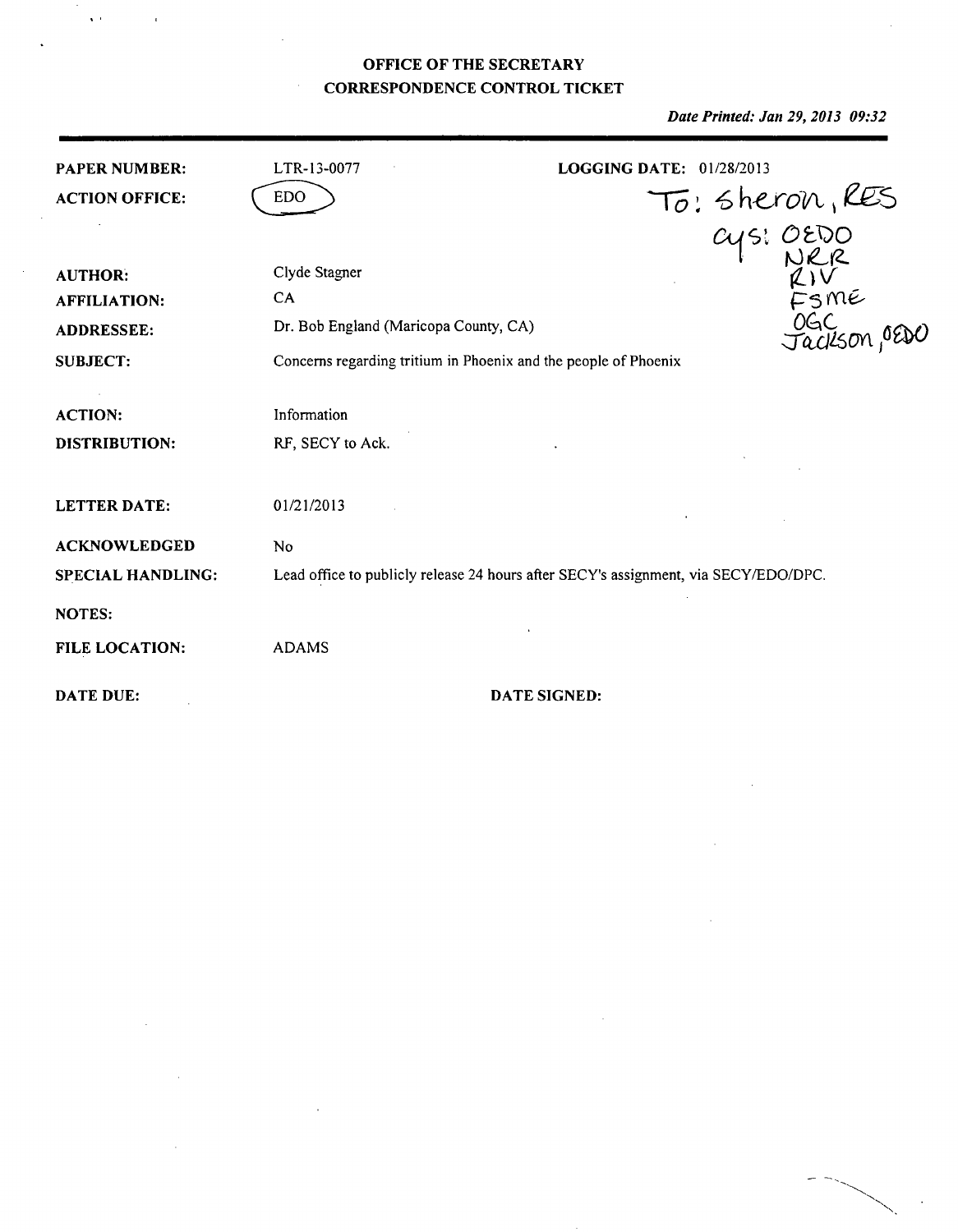Jan 21, 2013

 $\epsilon$ 

Director, Maricopa County Dept. of Public Health 4041 N. Central Ave. Phoenix, Az. 85102

Subject: Tritium in Phoenix & People of Phoenix

## Dear Dr. Bob England, MD

Tritium has caused leukemia and congenital aberrations which resulted in the 2000 closing of an AMERSHAM PLANT in Cardiff, Wales (Ref: Figure 3,"Hidden Tritium". Down's syndrome was found to increase by 80% in Pickering and 46% in Ajax because of tritium releases from the Pickering Nuclear Station in Canada between 1978 and 1985. The US Dept. of Labor, in 2008, paid a one billion dollar settlement to former nuclear workers of the Neutron Devices Plant located near Pinellas Park, Fla. More workers at the Dept. of Energy Savannah River Site died from pleural cancer and leukemia than would be expected in the general population. The higher the radiation dose of tritium, the higher chance of fatal leukemia (Ref: Center for Disease Control and Prevention).

Damage by tritium to humans occurs by the inhalation and/or dermal adsorption of tritium oxide: when the environmental and exposure medium are the same, the intake for both inhalation and dermal intake is the same. Gaseous tritium is exhaled by humans without effective absorption (Ref:lbl.gov/ehs/esg/tritium). Within one to two hours after intake, tritium will be evenly distributed throughout the body's fluids (Ref: Physics Dept., Idaho State Univ.) which includes those of a fetus, if present.

From 1985 through 2010, the Arizona Radiation Regulatory Agency (ARRA), in conjunction with the EPA, monitored Phoenix's precipitation for tritium. The collection occurred at ARRA's facilities at  $4814$  South  $40^{th}$  St., Phoenix, Az. 85040. The results were published by the EPA in its Envirofacts Database. No results were known to be published by ARRA.

The NRC Radioactive Effluent and Environmental Reports for Palo Verde Units 1,2, and 3 in 2011 cite total tritium emissions of 2,024 curies released as gaseous effluent in Maricopa County. A release of 3,000 curies of tritium annually was considered acceptable.

Looking at a map of Maricopa County, the gaseous tritium is released to ground level at variable times where the westerly winds, prevailing eleven months of each year, carry the tritium gas plume eastward. As the plume expands to the north and south, tritium gas converts to tritium oxide (water) with lesser concentrations as the distance from the tritium source increases.

A singular monitoring site, such as ARRA's Phoenix, collects tritium in precipitation at one spot in the tritium plume. The precipitation, depositing tritium at ARRA's Phoenix, is also depositing tritium in a multitude of, possibly continuous, spots within the entire zip code 85040 and others elsewhere.

In 2005, ARRA started monitoring at its Phoenix/956, west of its Phoenix site by approximately thirteen miles. Comparison of identical radioactive isotope measurements, from both sites, revealed that the Phoenix site concentration results were 82.5 % of those measured at the Phoenix/956 site.

The average incident of Down syndrome in Arizona between 1995 and 2007 was 12.87. The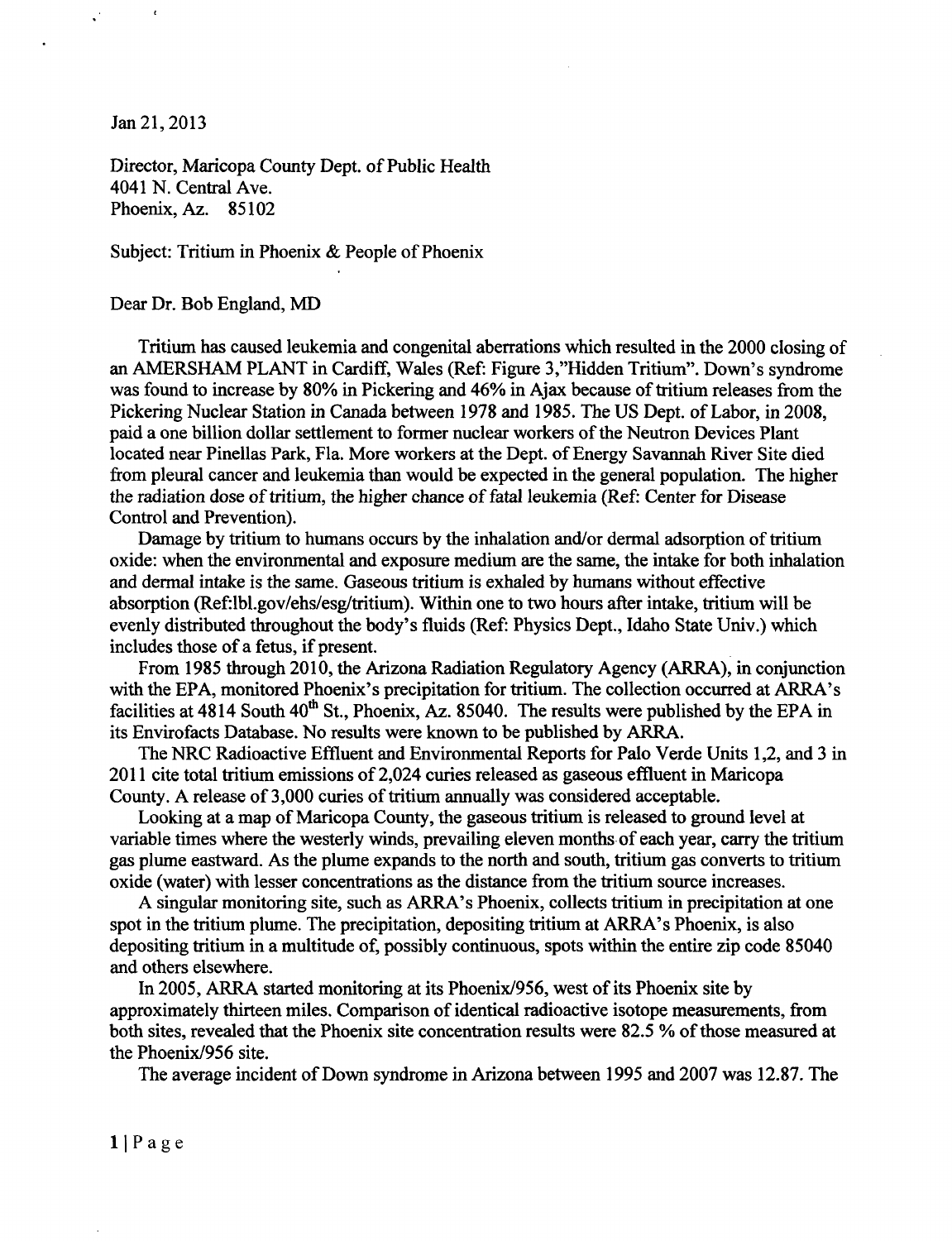Incident rate of Down syndrome from 1995 to 2007 fluctuated among native Indians who had an average rate of 14.32 13.33 for African Americans. The average for white and Hispanic were relatively constant with 11.9 and 13.67, respectively. However, peaks in 1998 27 for native Americans (Fig.2), 14 for white, non Hispanic (Fig 4) and 25 for African Americans (Fig 3)(Ref: Birth Defects Monitoring Program, Facts about Down Syndrome,1995-2007). The Down syndrome Incident Rate from 1995-2007 dropped from 12 to 10 with increase from 12.5 in 1997 to 16 in 1998.

During this period, there were also peaks in the tritium concentration being deposited upon Phoenix. The concentration for 1997 was 2845.2 pCi/L, 414 0.8 pCi/L for 1998, 5065.2 pCi/L for 1999, and 7957.8 pCi/L for 2000.

A community Approach to address fetal and infant death in Maricopa County which included Maryville and South Phoenix was assessed in 2004 from a community approach by the Maricopa County department of Public Health. This evaluation shall only include fetal mortality (a fetal death is anytime during pregnancy) and the environmental presence of radioactive tritium. The South Phoenix Neighborhood was defined by zip

codes,85003,85004,85007,85009,850343,85041,85042,85043, 85339, and85040 which includes ARRA's Phoenix monitoring station for collecting precipitation containing tritium. This area is contained in a rectangle bordered by  $110$ ,  $40^{th}$  St., Dobblas Road, and 91st Ave.

South Phoenix during 1996-2000 had an F-IMR (Fetus-Infant Mortality Rate) of 10.6 deaths which was higher than the country's. In1996-2000, the reference group consisted of Maricopa County non Hispanic white women, at least 20 years of age, who had a total F-IMR of 5.8 deaths per 1000 live births and fetal deaths. Subtracting the reference groups F-IMR (5.8) from the South Phoenix F-IMR (10.6) yields an excess mortality rate of 4.8 which suggests 45% of the deaths were potentially preventable.

If the South Phoenix F-IMR were similar to the reference groups F-IMR, there would have been 111 fewer fetal deaths. Of the 111 excess fetal deaths, 41 occurrences were in "maternal health" and 32 in the "maternal care" category of which both categories are subject to tritium fetus damage. These deaths occurred during the Phoenix environmental tritium spikes of 1997, 1998, and 1999.

Maryville was defined by five zip codes; 85017, 85019, 85031, 85033, and 85035 which border those of South Phoenix on the west. ARRA monitoring site Phoenix/956 is a thirteen miles west and slightly north east of the Phoenix site and also slightly above the eastern zip code of Maryville. Previous results in which Phoenix site was 82.5% of Phoenix/956 gives tritium peaks of 3448.7 pCi/L for1997,5019.2 pCi/L for1998,6132 pCi/L for1999, and 9645.8 pCi/I for 2000.

Maryville's overall F-IMR during 1996-2000 was similar to the whole country's F-IMR of 8.8 deaths per 1000 live births, and fetal deaths. Within Maryville, F-IMR differed between subgroups. During 1996-2000, the F-IMR was 8.8 deaths and the excess was 3 deaths. In Maricopa County, 32% of the current fetal infant mortality is potentially preventable; the proportion is 34% for Maryville ad 45% for South Phoenix.

Fetus eggs can be exposed to tritium's radiation for decades after initial exposure (Ref: Review of Risks from Tritium, UK, Nov 2007). Radioactive isotopes incorporated within a

 $\bar{z}$ 

 $\sim 10^{-1}$ 

 $\bullet$ 

 $\mathbf{r}$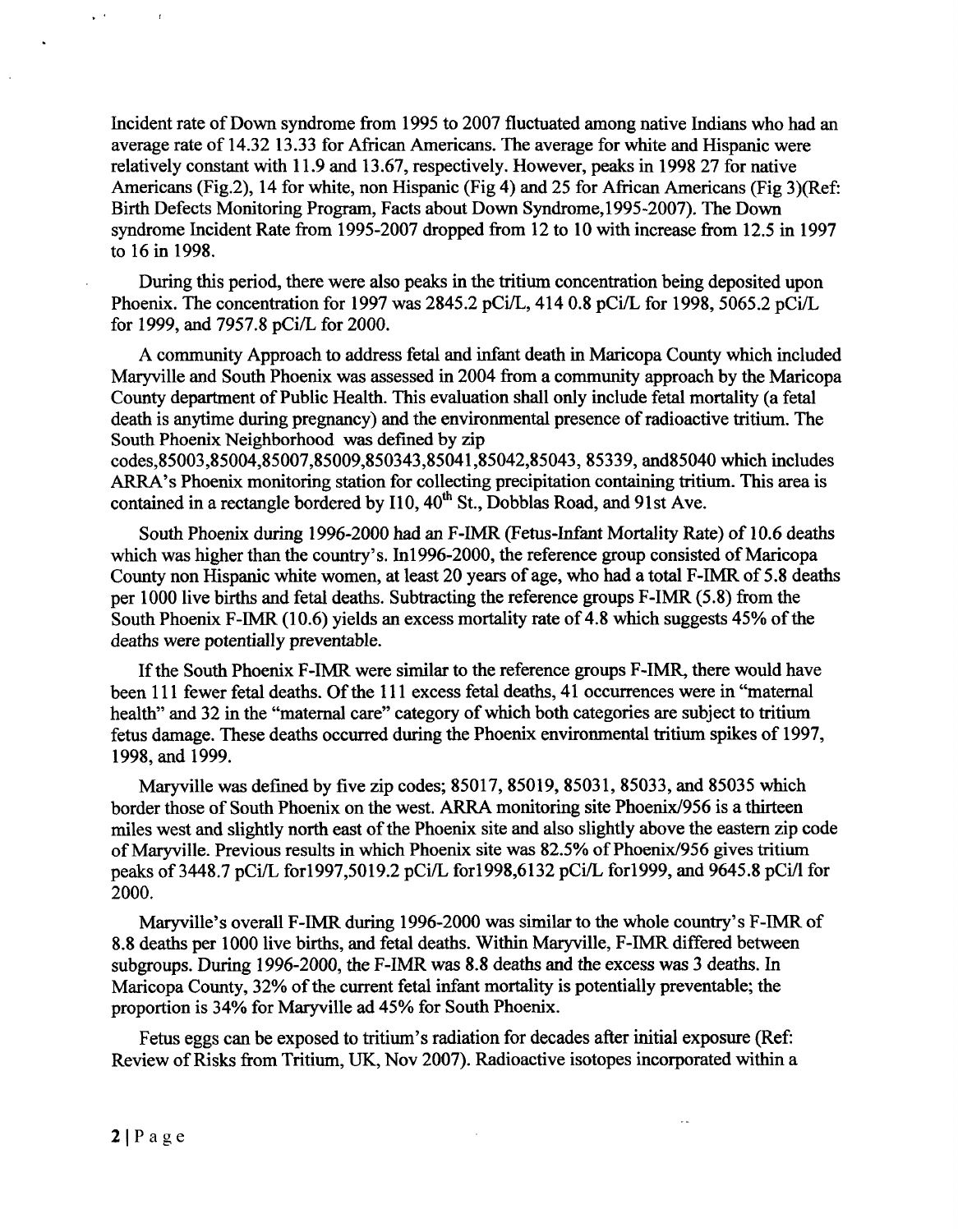woman's body pose an in-utero risk 4-5 times greater than air external exposure would pose to her developing fetus(Ref: Environmental Health, Vol 8.43,2009

Tritium covers Phoenix in varying concentrations depending on distances from the source. Tritium entering a woman's body rapidly spreads to all locations including a fetus, if present. Tritium radioactivity can damage, or destroy a fetus and/or cause other physical damage including cancer. The amount of tritium in Phoenix shall increase with time under current release criteria. Monitoring tritium is essential for the future health of its population. The only method for controlling tritium is containment. From the EPA Tritium radiation measured in Phoenix and the findings of Dept. of Public Health for cases of Down's Syndrome and fetus deaths in conjunction with tritium radiation peaks in Phoenix, the conclusion necessitates the containment of tritium being blanketed on Phoenix.

For the children and people of Phoenix

Clyde H Stagner

5 Peter Coutts Circle Stanford, CA 94305

CC:President,USA Professor Nadesan Director, Az. Dept of Health Services Director, ARRA Secretary, US EPA Chairman, NRC

 $\epsilon$